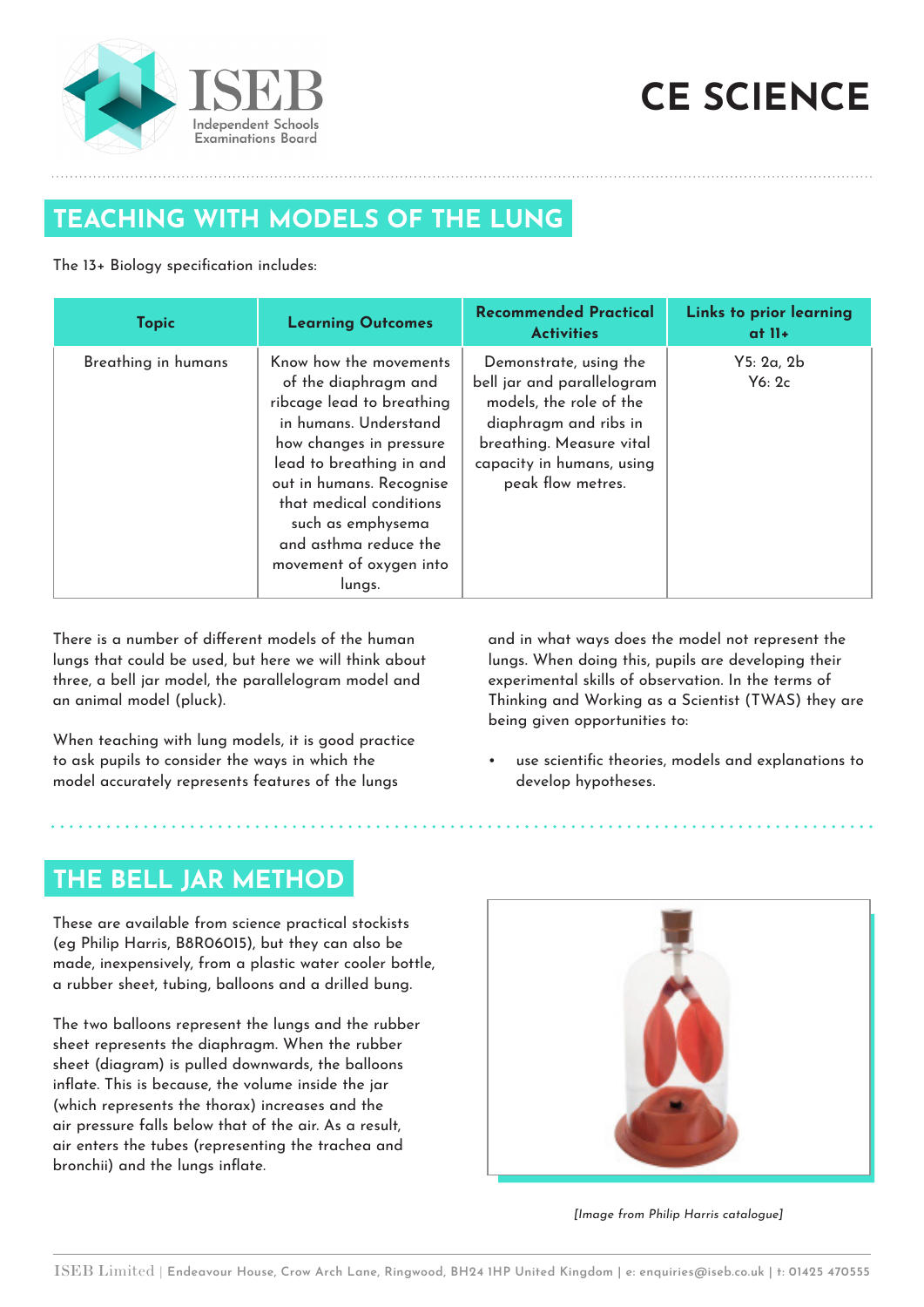Likewise, when the rubber sheet (diagram) is pulled upwards, the balloons deflate. This is because, the volume inside the jar (which represents the thorax) decreases and the air pressure rises above that of the air. As a result, air leaves the and the balloons deflate.

The model illustrates the importance of the diaphragm in breathing.

There are three main ways that the model differs from the human thorax:

- in the human thorax, the lungs fill the space, whilst in the model, they do not fill the jar.
- in the human thorax, the ribcage moves: upwards and outwards (when breathing in) and downwards and inwards (when breathing out). The jar is unable to move in the model.
- the whole of the rubber sheet diaphragm can contract in the model. In the human diaphragm, the muscle forms a ring around the outside of the diaphragm. The centre consists of fibres. Blood vessels and the gut (alimentary canal) pass through the diaphragm, which does not happen in the model.

#### **THE PARALLELOGRAM MODEL**

The parallelogram model was a feature of Nuffield biology teaching schemes, and some schools may still have them. They are easily made, otherwise.



The model consists of wooden pieces, arranged as shown above. The horizontal pieces, representing the rib bones should be the same size. Two pieces represent the breast bone and the sternum are of different sizes. The pieces are loosely connected by screws and nuts, so that the pieces can all move upwards and downwards.

Small hooks are present on both sides of the ribs at identical positions: P and Q on one side and R and S on the other. These are attachment points for elastic bands. The two bands need to be of the same size.



[A diagram of the diaphragm, showing the location of the muscles and fibres]

Pupils are not expected to have to have a detailed recall of these differences. They might, in an examination, be asked to describe some differences between a model and a biological structure, but all necessary contextual information would be given within the question.

Attaching the elastic band to P and Q causes the ribs to move upwards. At this point, the elastic band cannot move back to its original position, without being stretched.

Attaching an identical band at R and S will allow this to happen and the ribs move downwards.

The elastic bands represent the (intercostal) muscles that are found on either side of the rib bone (think Chinese spare ribs)



Chinese spare ribs are intercostal muscles

The movement of the ribs up and down requires two sets of muscles. [This is because muscles can only get shorter. They cannot (on their own) return to their original lengths.]

The muscles around the ribs act together. They are called 'antagonistic' pairs\* because they act in opposition to each other.

\*This term was introduced in Year 6 of CE.